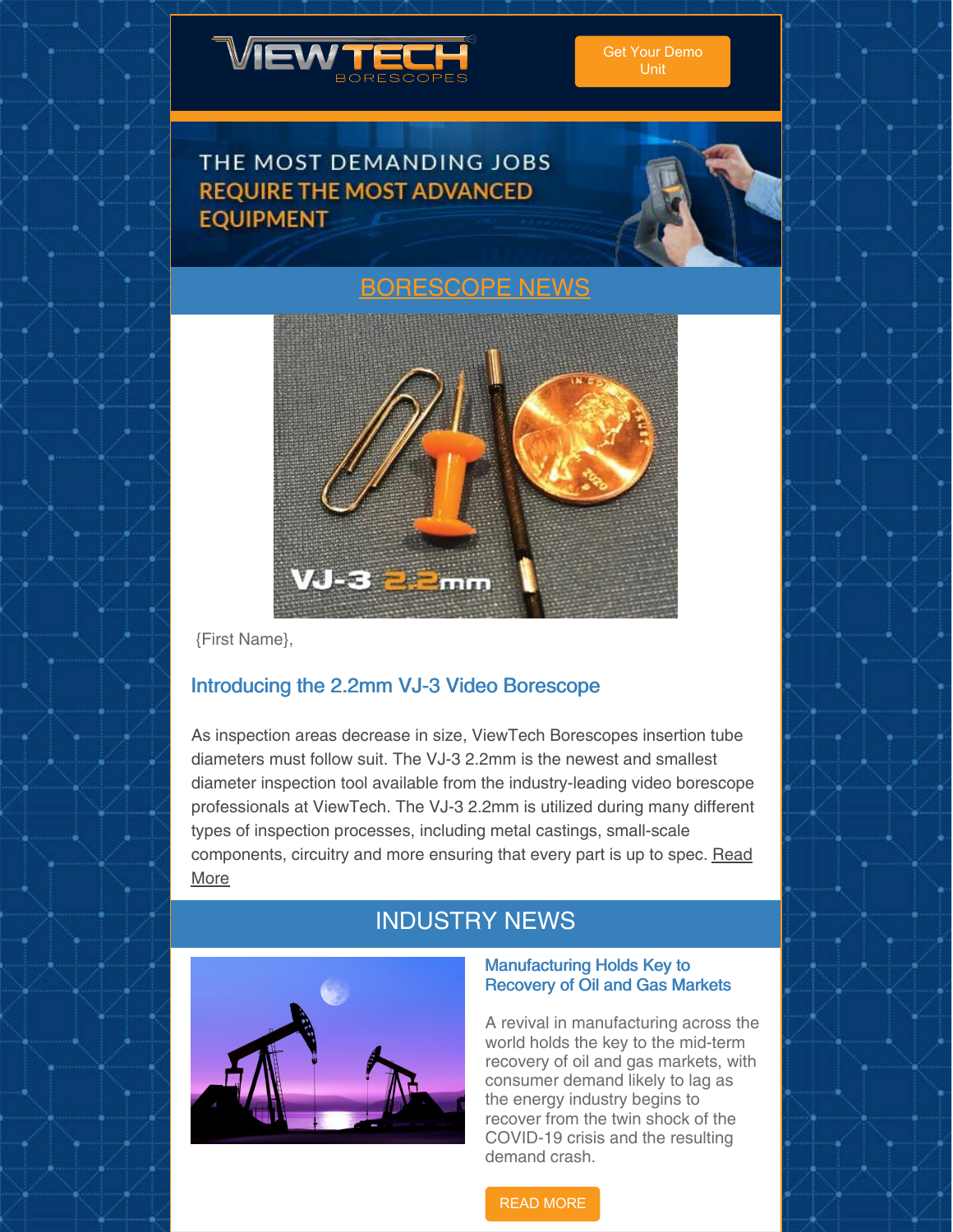

### HAI Requests US Congressional Support for Air Medical Providers

HAI, along with the Save Our Air Medical Resources (SOAR) campaign and other organizations, sent a letter June 9 to US congressional leaders asking that air medical service (AMS) providers engaged on the front lines of the fight against the novel coronavirus have access to critical resources provided in current and future COVID-19 relief legislation.

### READ [MORE](https://www.rotor.org/publications/rotor-daily/rotor-daily-article?ArtMID=1482&ArticleID=6810)

### Duke Energy Grows Pollinator Garden at Solar Power Plant

A new Duke Energy solar power plant in West Lafayette, Indiana, which provides clean, renewal electric energy, also now helps renew and increase populations of so-called "pollinator species" important to the growth and reproduction of flowers and food plants.

### READ [MORE](https://www.tdworld.com/vegetation-management/article/21134185/duke-energy-grows-pollinator-garden-at-solar-power-plant)

#### International Manufacturing Technology Show Cancelled for First Time Since WWII

Because of health and safety requirements imposed by the state of Illinois for holding conventions, which include the availability of a vaccine for COVID-19 virus or a highly effective treatment protocol, The International Manufacturing Technology Show has announced that it has cancelled the IMTS 2020.

### READ [MORE](https://www.qualitymag.com/articles/96112-international-manufacturing-technology-show-cancelled-for-first-time-since-wwii)

## UPCOMING TRADESHOWS



Turbine Engine Technology **[Symposium](https://www.viewtech.com/about-us/tradeshows/turbine-engine-technology-symposium-tets-2020/?utm_source=newsletter&utm_medium=email&utm_campaign=newsletter0620)** September 14-17, 2020 Dayton, OH



NBAA Business Aviation [Convention](https://www.viewtech.com/about-us/tradeshows/2020-nbaa-business-aviation-convention-exhibition-nbaa-bace/?utm_source=newsletter&utm_medium=email&utm_campaign=newsletter0620) & Expo October 6-8, 2020 Orlando, FL